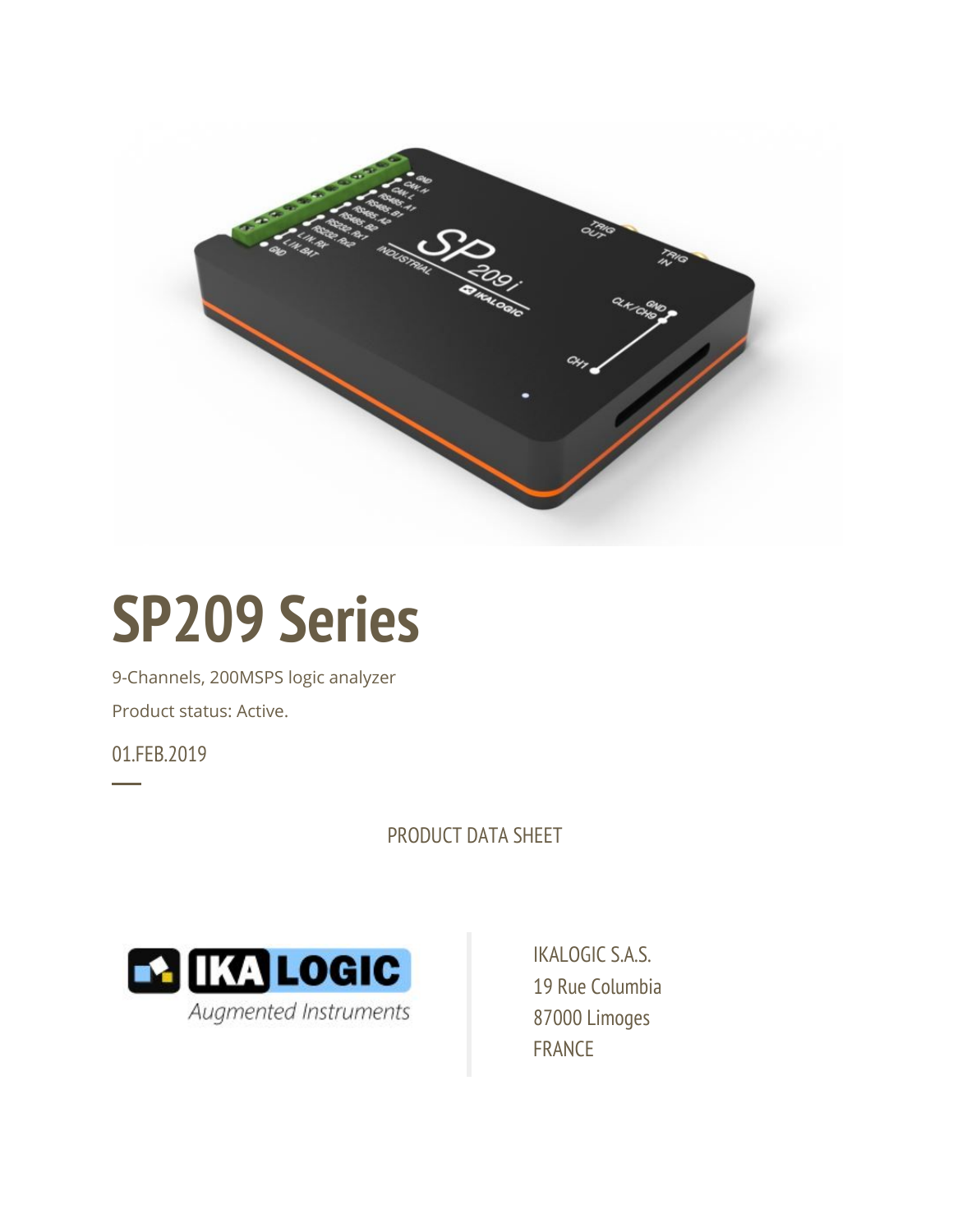

# <span id="page-1-0"></span>**Table of contents**

| <b>Table of contents</b>                                                                                                                                                                    | 1                                               |
|---------------------------------------------------------------------------------------------------------------------------------------------------------------------------------------------|-------------------------------------------------|
| <b>SP209 Series overview</b>                                                                                                                                                                | $\overline{2}$                                  |
| <b>Typical applications</b>                                                                                                                                                                 | $\overline{\mathbf{2}}$                         |
| <b>Product highlights</b>                                                                                                                                                                   | $\overline{2}$                                  |
| <b>Main characteristics</b>                                                                                                                                                                 | 3                                               |
| <b>SP209(i) Interfaces</b>                                                                                                                                                                  | 3                                               |
| <b>Principle of operation</b><br><b>Embedded memory vs streaming</b><br>Versatile trigger system<br><b>External trigger OUT specifications</b><br><b>External trigger IN specifications</b> | 4<br>$\overline{4}$<br>$\overline{4}$<br>5<br>5 |
| <b>Industrial port (SP209i only)</b>                                                                                                                                                        | 5                                               |
| <b>What's in the box</b>                                                                                                                                                                    | 6                                               |
| <b>Unpacking and first usage</b><br><b>Status LEDs behavior</b><br>Software quick start guide<br>Capturing your first signal                                                                | 6<br>6<br>6<br>$\overline{7}$                   |
| <b>Mechanical data</b><br>Model SP209i<br>Model SP209<br>Probes                                                                                                                             | 7<br>$\overline{7}$<br>7<br>7                   |
| <b>Software technical requirements</b>                                                                                                                                                      | 8                                               |
| <b>Ordering information</b>                                                                                                                                                                 | 8                                               |
| <b>Certifications and regulations</b>                                                                                                                                                       | 8                                               |
| <b>Document Revisions</b>                                                                                                                                                                   | 9                                               |
|                                                                                                                                                                                             |                                                 |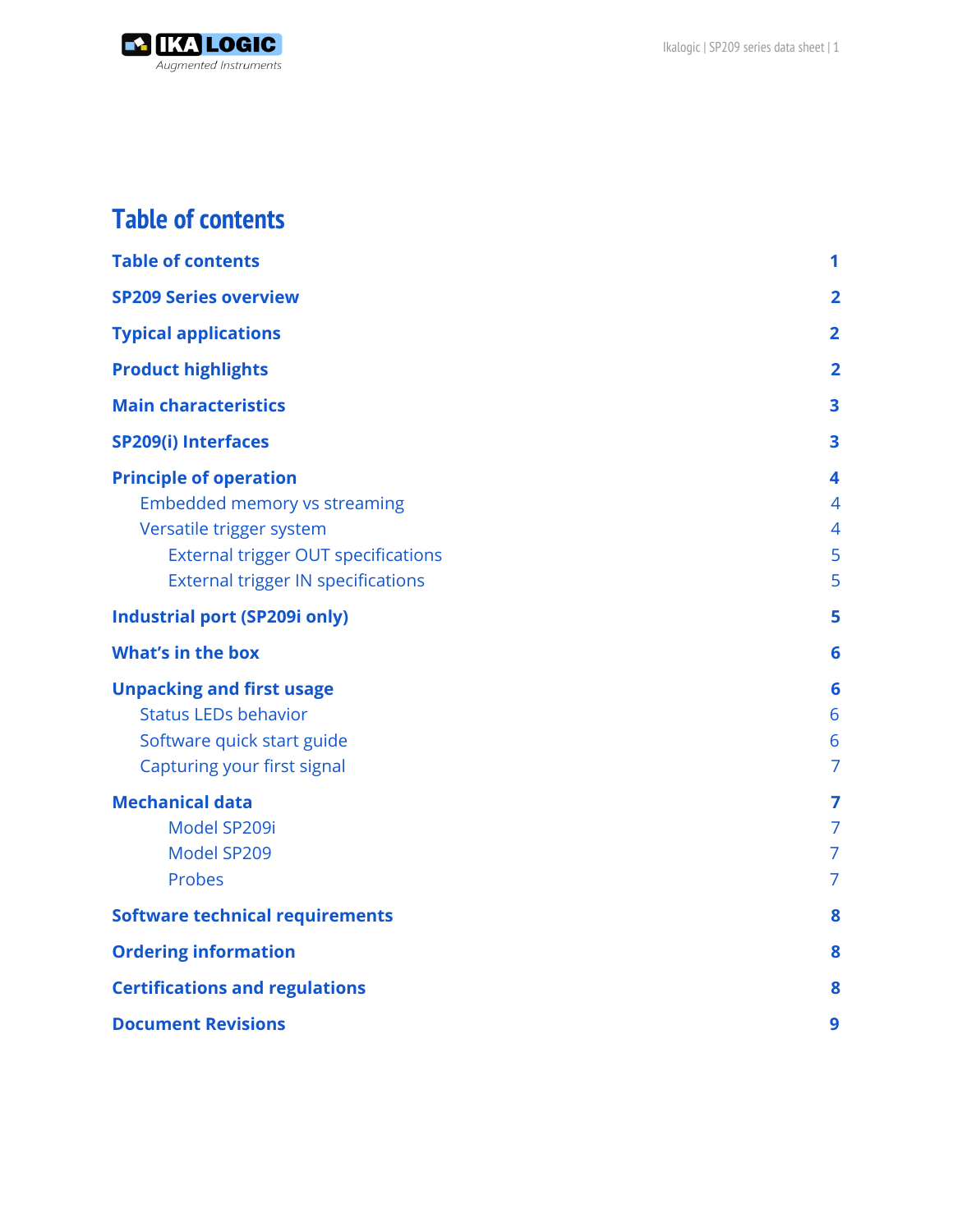

## <span id="page-2-0"></span>**SP209 Series overview**

SP209 series logic analyzers and protocol decoders offer in depth analysis of logic signals and protocols with 200MHz (5ns) timing resolution. 9-channel operation allows 8-bit parallel data to be captured along with a clock or strobe signal.

<span id="page-2-1"></span>**SP Series is composed of two devices, SP209 and SP209i. Both offer 9 logic inputs, but SP209i integrates industrial receivers for CAN, LIN, RS232 and RS485 buses . 1**



| $-0.1$ m:              | $Q$ Filter         |                                  |
|------------------------|--------------------|----------------------------------|
|                        |                    |                                  |
| WRITE TO: 0x51 + R/W=0 |                    | I <sub>2</sub> C Ch <sub>1</sub> |
|                        | I2C FRAME          | WR 51(A) DATA[1]                 |
|                        | L ADDRESS          | WR 51(A)                         |
|                        | $L_{\bullet}$ DATA | 00                               |
|                        | IZC FRAME          | RD 51(A) DATA[11]                |
|                        | L ADDRESS          | RD 51(A)                         |
|                        | L DATA             | 00 01 02 03 04 05 06 07          |
|                        | L DATA             | 08 09 0A (N)                     |
|                        | I2C FRAME          | WR 51(A) DATA[1]                 |
|                        | L ADDRESS          | WR 51(A)                         |
|                        | L DATA             | 01                               |
|                        | I2C FRAME          | RD 51(A) DATA[11]                |
|                        | L ADDRESS          | RD 51(A)                         |
|                        | L DATA             | 00 01 02 03 04 05 06 07          |
|                        | L DATA             | 08 09 0A (N)                     |
|                        | IZC FRAME          | WR 51(A) DATA[1]                 |
| $+ 2Q -$               | L ADDRESS          | WR 51(A)                         |

# **Typical applications**

SP series logic analyzers are perfectly adapted for demanding applications, where it is needed to capture logic signals with maximum time resolution on all 9 channels.

- Embedded systems debugging
- Research and education

● Serial protocols analysis, like I2C,

SPI, UART or 1-Wire (non exhaustive list)

● Industrial bus analysis: RS232,

RS485, CAN, LIN

● ADC diagnostic

# <span id="page-2-2"></span>**Product highlights**

- Schmitt trigger input stages with adjustable thresholds
- 200 MHz sampling rate, with all 9 channels used.
- External clock option (state mode), up to 50MHz
- Precise trigger-In and trigger-Out signals on SMA ports

<sup>1</sup> Industrial receivers in the SP209i are multiplexed with one or more of the existing 9 logic channels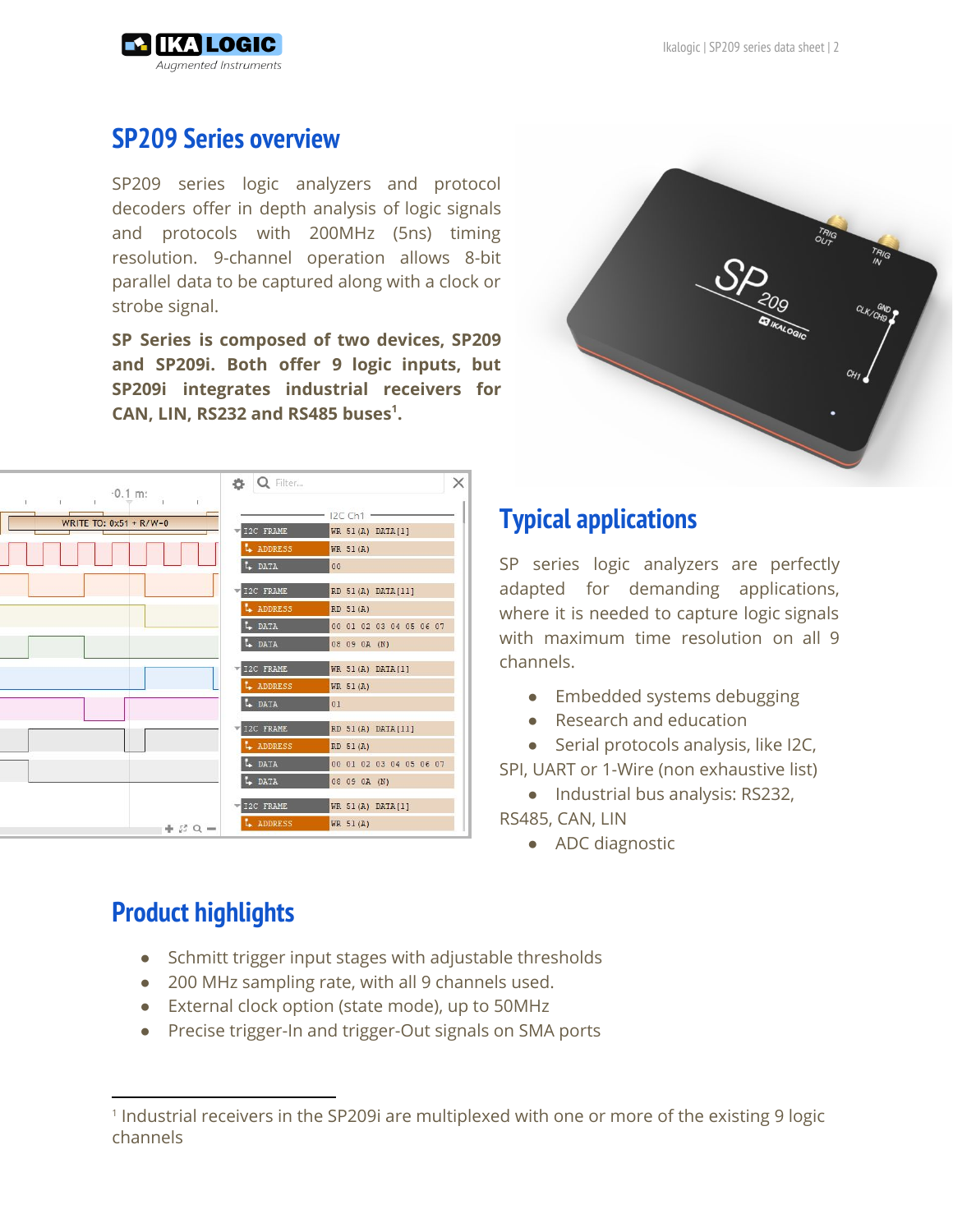



# <span id="page-3-0"></span>**Main characteristics**

| <b>Timing and measurements</b>           |                        |
|------------------------------------------|------------------------|
| Sampling rate (MAX.)                     | <b>200 MSPS</b>        |
| External clock Max, rate<br>(State mode) | 50 MHz                 |
| Logic Inputs digital<br>bandwidth        | 50 MHz                 |
| <b>Embedded memory</b>                   | 2 Gh <sup>2</sup>      |
| <b>Trigger output</b>                    | Yes, via SMA connector |
| <b>External trigger input</b>            | Yes, via SMA connector |

| Logic inputs                                            |                        |
|---------------------------------------------------------|------------------------|
| Number of channels                                      | q                      |
| Input impedance                                         | $200 K\Omega$     8 pF |
| <b>Threshold circuits</b>                               | 3                      |
| Adjustable logic level<br>(for each threshold)          | 1.8, 2.5, 3.3, 5V      |
| Absolute max voltage on<br>digital inputs<br>Continuous | + 25 V                 |

| <b>Power requirements</b>      |                    |
|--------------------------------|--------------------|
| Input power connector          | Micro USB female   |
| Input current                  | $500 \text{ mA}$   |
| Input voltage                  | $5 V + 0.25 V$     |
| <b>Communication interface</b> | USB 2.0 High Speed |

# <span id="page-3-1"></span>**SP209(i) Interfaces**



- 1. Status LED
- 2. 9-CH logic probes input
- 3. Trigger OUT SMA connector
- 4. Trigger IN SMA connector
- 5. USB (micro-B) port.
- <span id="page-3-2"></span>6. Industrial port<sup>3</sup>

## **Principle of operation**

SP209 Series logic analyzers connects to a computer via a USB cable. A free software - called ScanaStudio - is used to configure the device and display captured signals. The software can also be used to further analyze the captured samples by decoding protocols like I2C, SPI or UART.

## <span id="page-3-3"></span>Embedded memory vs streaming

USB based logic analyzers (ones that don't have a display and rely on a computer for that matter) usually operate according to one of two schemes:

● Using an **embedded memory** to store captured samples. Samples

<sup>2</sup> DDR-3 sampling memory is used to buffer samples before streaming to host computer.

<sup>&</sup>lt;sup>3</sup> Only on SP209i (industrial) version.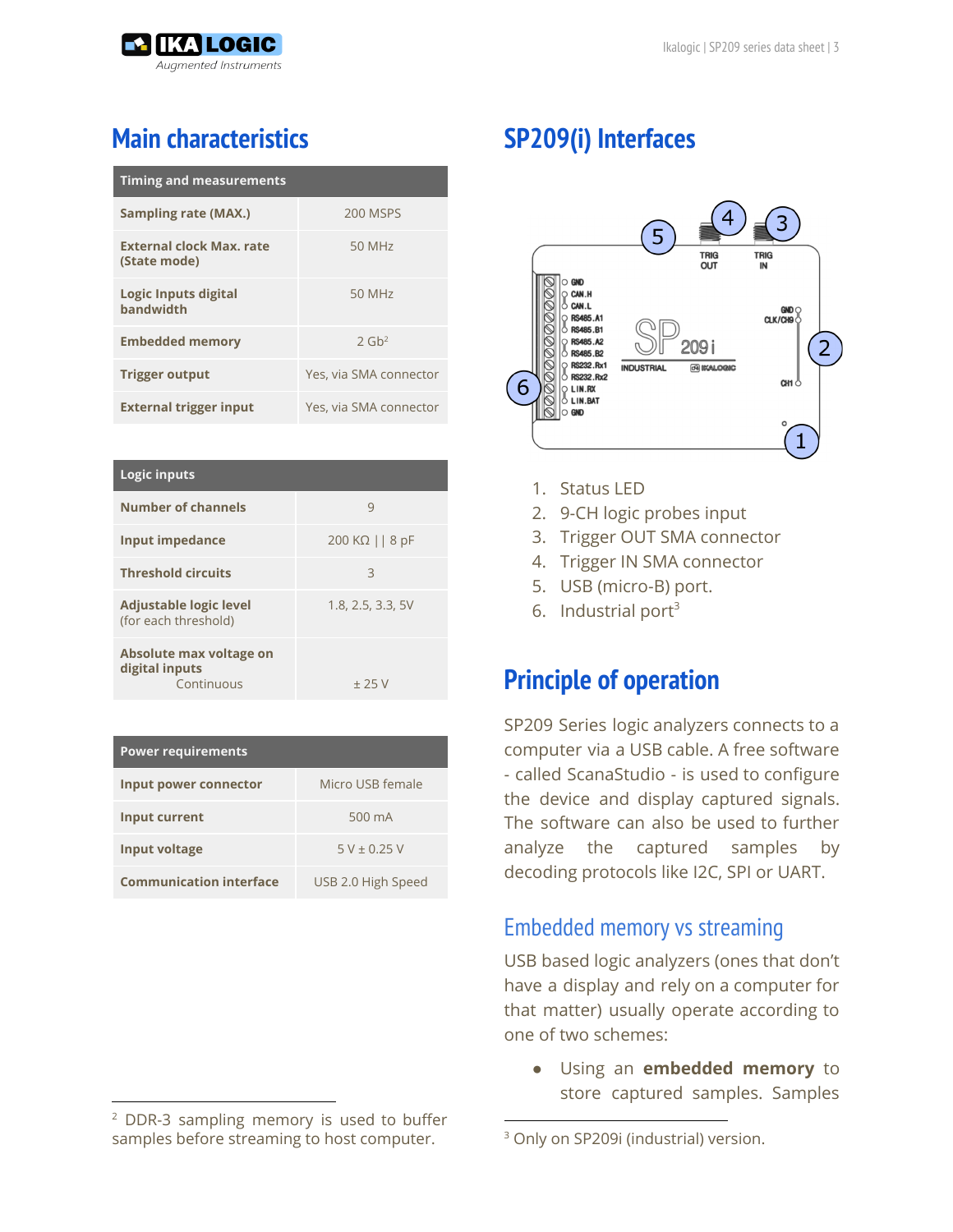

are later downloaded at a slower speed via the USB interface. This has the advantage of not being limited by USB transfer rate, but has the disadvantage of limited embedded memory.

**• Streaming** captured samples over the USB connection, at the maximum possible speed. While this offers the advantage of a virtually unlimited memory (only limited by host computer's memory), it has the disadvantage of limiting the sampling rate to USB's throughput.

SP209 combines the advantages of both streaming and embedded memory techniques. An embedded 2Gb DDR-3 memory stores captured samples at 200 MHz sampling rate on all channels, while a USB interface compresses and transfers the data simultaneously, effectively emptying the embedded memory and making more room for new samples.

This results is a logic analyzer that can capture dozens of minutes of logic signals activity on 9 channels at 200 MSPS.

### <span id="page-4-0"></span>Versatile trigger system

SP209 series offer a state of the art trigger system. It's composed of two FlexiTrig ® trigger engines, each FlexiTrig engine can be used in one of those modes:

- Edge trigger
- Pulse trigger (with minimum and maximum pulse width)
- Timed logic sequence
- Protocol based trigger (e.g. I2C bus address or serial UART character)
- External trigger source

Furthermore, the two trigger engines (called A and B hereafter) can be cascaded in one of the following modes:

- A then B (Wait until A triggers then arm B trigger engine)
- **B** then A
- A and B (Trigger engines A and B must trigger, but in any order)
- A or B (whoever triggers first)

Finally, an external trigger output is always active, in all modes and generates a trigger pulse whenever a trigger condition is met and a capture starts.

Signal specifications for External trigger input and output are detailed in following section.

#### <span id="page-4-1"></span>External trigger OUT specifications



There is an internal data path delay of 20ns before external signals reach internal trigger engine (T0). When trigger event occurs, a 10ms (T2) pulse is generated on the Trig Out port. This port has a 50  $Ω$  series impedance allowing easy interfacing to 50Ω input devices. This can be used to synchronise the capture with other equipment like an oscilloscope. Polarity of the trigger can be set in software. There is also a 10 ns delay (T1) between internal trigger detection and Trig Out assertion. Therefore, the total time for an external event to generate a Trigger OUT pulse is T0+T1 = 30ns.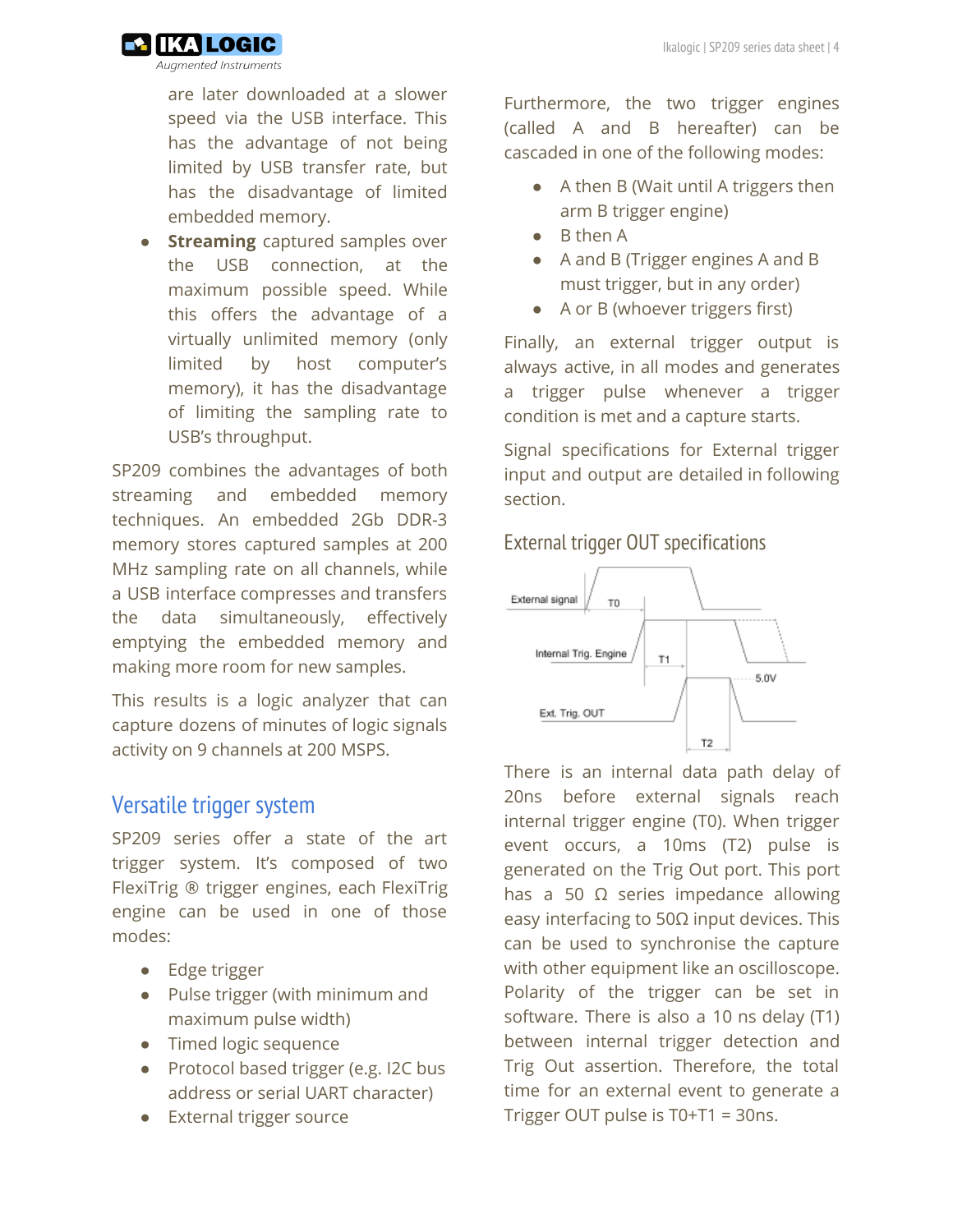<span id="page-5-0"></span>

#### External trigger IN specifications



The Trig In port allows to start acquisition on an external event generated by another instrument. The minimum pulse width (T1) is 5ns. Polarity can be set in software. The input impedance is also software selectable (100kΩ or 50Ω). The threshold level is 1.0V. T2, the time between external trigger in active edge and internal trigger engine assertion is 20ns.

## <span id="page-5-1"></span>**Industrial port (SP209i only)**

SP209i offer the possibility to connect directly to industrial buses, as opposed to logic channels which can only be connected to single ended logic level such as LVCMOS or LVTTL. Each one of the industrial inputs integrates a dedicated receiver circuit, perfectly adapted to each standard.

For more reliability in an industrial context, each bus receiver is exposed via screw terminals. Adequate wires (6-30 AWG) should be used to connect SP209i to the the bus being probed<sup>4</sup>.

Industrial receivers offer the advantage of visualizing exactly what a standard

off-the-shelf transceiver would receive if connected to that bus.

The list of the industrial inputs is detailed below:

- 1 CAN bus receiver
- 2 RS485 bus receiver (can be combined to form a full duplex RS422 bus receiver)
- 2 RS232 receivers
- 1 LIN bus receiver

Please refer to the SP209i casing for exact pinout.

| <b>RS485 receiver specifications</b>          |                                                                               |
|-----------------------------------------------|-------------------------------------------------------------------------------|
| Max. baudrate                                 | 50 Mbps                                                                       |
| <b>Common Mode Operating</b><br>range         | $-7V$ to $+12V$                                                               |
| <b>Common Mode Input</b><br><b>Impedance</b>  | $48 k\Omega$     10 pF<br>(preliminary)                                       |
| <b>Common Mode voltage</b><br>abs, max        | $+15V$                                                                        |
| Differential Threshold<br>voltage             | $-125$ mV                                                                     |
| <b>Differential Fixed</b><br>hysteresis       | $25 \text{ mV}$                                                               |
| <b>Differential Input</b><br><b>Impedance</b> | $400 \text{ k}\Omega$ or $120 \Omega$<br>Software selectable<br>(preliminary) |

| <b>RS232 receiver specifications</b> |                                      |
|--------------------------------------|--------------------------------------|
| Max. baudrate                        | 1.5 Mbps                             |
| <b>Operating range</b>               | $+15V$                               |
| <b>Input Impedance</b>               | $5 k\Omega$   50 pF<br>(preliminary) |
| Absolute max voltage                 | $+20V$                               |
| <b>Threshold voltage</b>             | 1.5V                                 |
| <b>Hysteresis</b>                    | $300 \text{ mV}$                     |

<sup>4</sup> Wires to connect SP209i to industrial bus are not provided.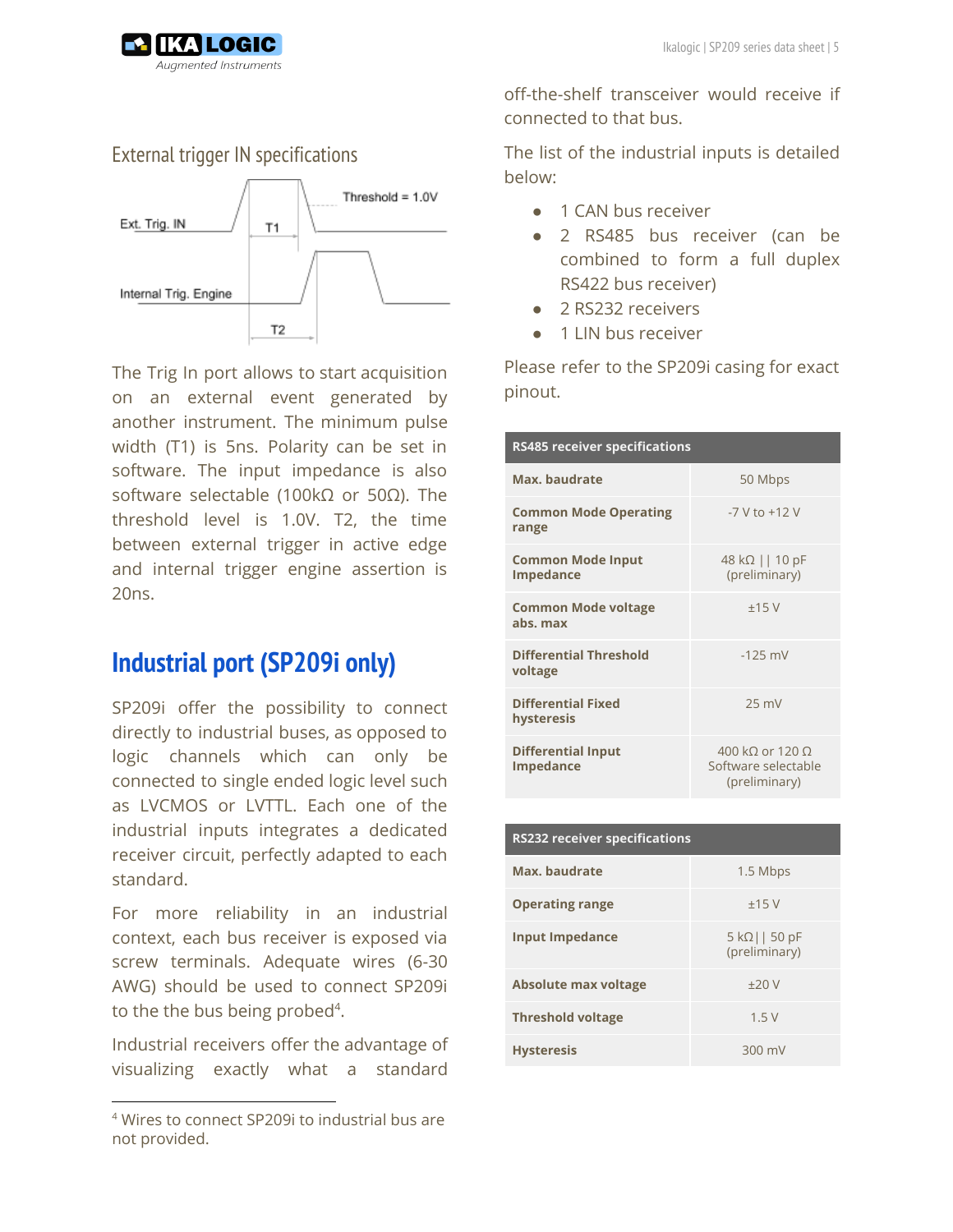

| <b>CAN receiver specifications</b>          |                                                                              |
|---------------------------------------------|------------------------------------------------------------------------------|
| Max. baudrate                               | 8 Mbps                                                                       |
| <b>Common Mode Operating</b><br>range       | $+12V$                                                                       |
| <b>Common Mode Input</b><br>Impedance       | T.B.D.                                                                       |
| <b>Common Mode Absolute</b><br>max voltage  | $+24V$                                                                       |
| Differential Mode<br><b>Operating range</b> | $-4V$ to $+9V$                                                               |
| Differential Threshold<br>voltage           | 700 mV                                                                       |
| <b>Differential Fixed</b><br>hysteresis     | 30 mV to 200 mV                                                              |
| <b>Differential Input</b><br>Impedance      | $25 k\Omega$   20 pF or 120 $\Omega$<br>Software selectable<br>(preliminary) |

| <b>LIN receiver specifications</b> |               |
|------------------------------------|---------------|
| Max. baudrate                      | 20 kbps       |
| <b>Operating range (BAT pin)</b>   | 6 V to 18 V   |
| <b>Operating range (RX pin)</b>    | 0 V to 18 V   |
| RX pull up resistance (to<br>BAT)  | 40 kQ         |
| <b>Abolute max voltage (BAT)</b>   | $+24V$        |
| Abolute max voltage (RX)           | $+24V$        |
| <b>Threshold voltage</b>           | $0.5 * VBAT$  |
| Hysteresis                         | $0.12 * VBAT$ |

**Please note that SP209i can still only capture 9 channels simultaneously. Industrial inputs are internally multiplexed with logic inputs.**

It is recommended to connect the ground of the industrial bus being measured to the nearest ground screw terminal.

## <span id="page-6-0"></span>**What's in the box**

SP209 series is shipped with the following accessories:

- SP209(i) device
- 10 leads micro-grabber probes set (premium quality, custom Ikalogic design)
- 1 meter length Micro-USB cable
- <span id="page-6-1"></span>● Cable comb

## **Unpacking and first usage**

We recommend the user to start by identifying all different components that are provided, then connect the SP209 device to a free USB port of your computer using the provided USB cable. The LED should glow according to the table in the "Status LEDs behavior" section.

## <span id="page-6-2"></span>Status LEDs behavior

Status led can be in one of 3 states:

| <b>Status LED</b>     |                                                                                                     |
|-----------------------|-----------------------------------------------------------------------------------------------------|
| <b>Orange</b>         | Device powered up but not<br>connected to software                                                  |
| <b>White Fix</b>      | Device powered up and connected<br>to software                                                      |
| <b>White blinking</b> | Device powered up, connected to<br>software and detecting activity on<br>one of the logic channels. |

## <span id="page-6-3"></span>Software quick start guide

Start by downloading latest version of ScanaStudio software [www.ikalogic.com](http://www.ikalogic.com/) and following instructions to install both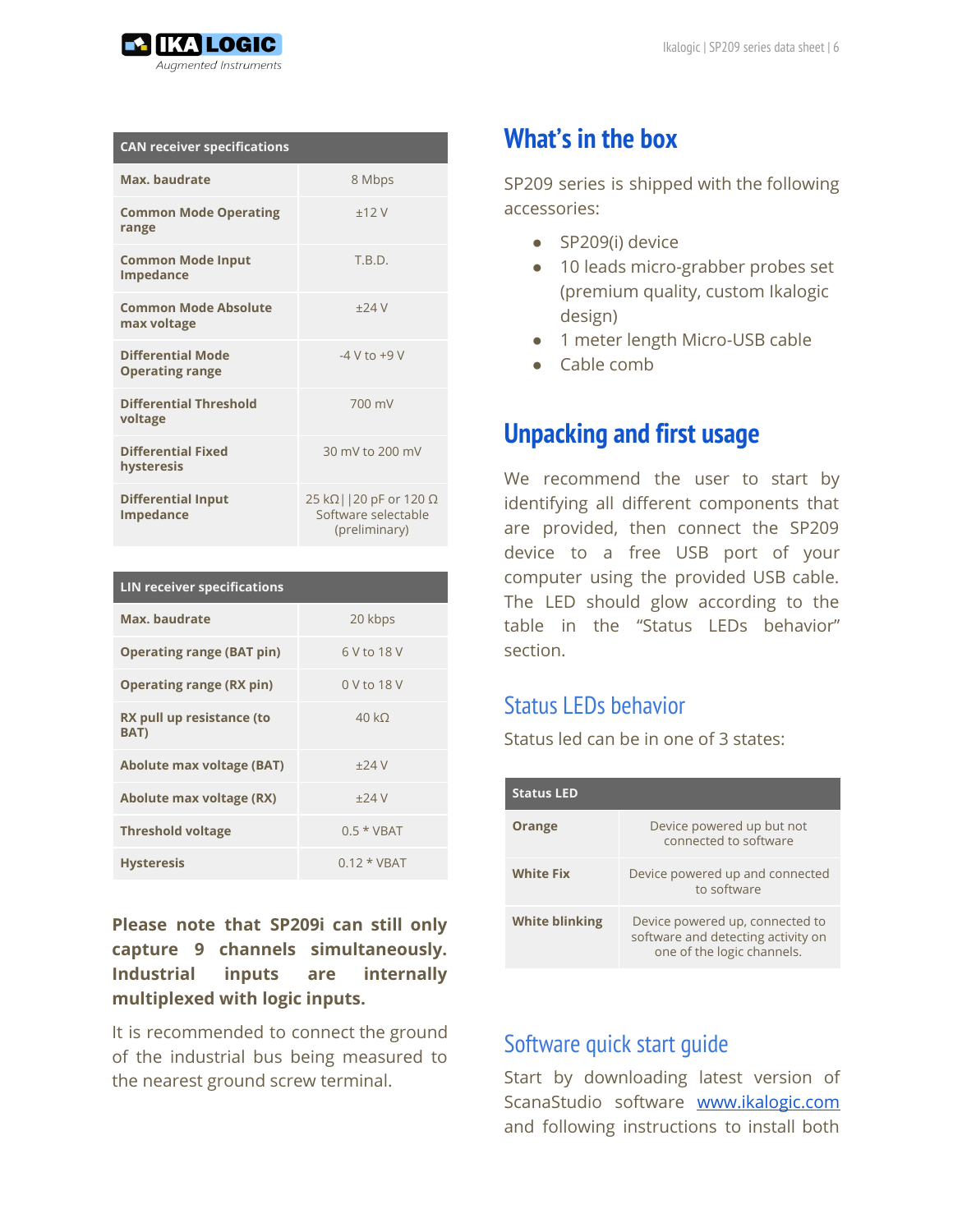

software and provided drivers. It is recommended to restart your computer after the software and drivers have been installed.

Once the software is installed, run it, and create a new workspace by selecting "SP209" or "SP209i" as the device type.

Note: if at the point the device is not recognised by your computer, the ScanaStudio workspace is created as a demo workspace or the status LEDs stays orange even after creating a ScanaStudio workspace, please follow those steps:

- Ensure the USB port used can deliver at least 500mA.
- Try switching to another machine if one is available.
- If all the above fails, please contact Ikalogic support.

## <span id="page-7-0"></span>Capturing your first signal

To capture your first logic signals, please follow those steps:

- 1. Connect the device via USB
- 2. Launch ScanaStudio and create an SP209(i) workspace.
- 3. Connect the probes to SP209(i) and to your signals source
- 4. Ensure the ground probe is connected
- 5. Check if the status LED is blinking: if it's the case, it means the some logic changes are already being detected on the probes.
- 6. Hit the start button in ScanaStudio and wait until signals are captured.

You can adjust the quantity of samples to capture by adjusting the number of samples in the device configuration tab.

## <span id="page-7-1"></span>**Mechanical data**

All SP209 series devices casing are manufactured from anodized aluminum, able to withstand heavy duty usage in various harsh environments. All markings are laser engraved, ensuring important pinout information is not lost over time.

#### <span id="page-7-2"></span>Model SP209i

Weight: 105 gm



(All dimensions in mm)

#### <span id="page-7-3"></span>Model SP209

Weight: 90 gm (preliminary)



<span id="page-7-4"></span>(All dimensions in mm)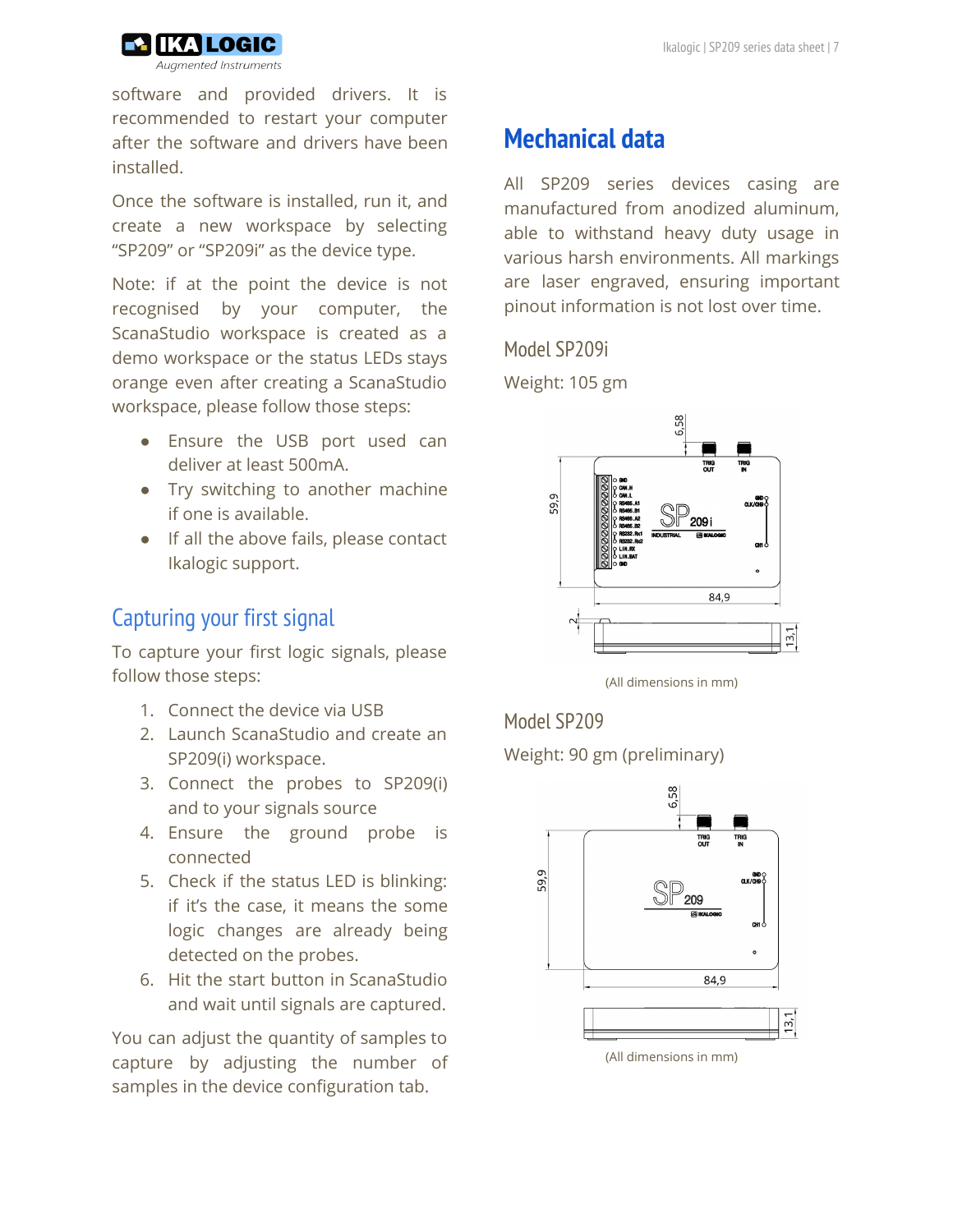

Probes

Probes cables are made of 24AWG extra flexible silicone wires. All wires are black colored, but every wire has a white marking tube with the channel number (e.g. "1" or "GND") and a colored sticker on the probe tip.



(All dimensions in mm)

# <span id="page-8-0"></span>**Software technical requirements**

Download ScanaStudio software on [www.ikalogic.com](http://www.ikalogic.com/) so you can use your device on your favorite platform.

SP209(i) and ScanaStudio were tested to supports the following platforms:

- $\bullet$  Windows 7/8/10
- Mac OS 10.9 or later
- <span id="page-8-1"></span>Ubuntu 14.04 or later

# **Ordering information**

For ordering information, please check for nearest distributor on [www.ikalogic.com](http://www.ikalogic.com/)

or contact us for any inquiry at [contact@ikalogic.com.](mailto:contact@ikalogic.com)

## <span id="page-8-2"></span>**Certifications and regulations**

This device complies with the following applicable European Directives: Electromagnetic Compatibility (EMC) Directive 2004/108/EC, Low-Voltage Directive 2006/95/EC, IEC61326-2.

This device complies with part 15 of the FCC Rules. Operation is subject to the following two conditions: (1) This device may not cause harmful interference, and (2) this device must accept any interference received, including interference that may cause undesired operation.

CAN ICES-3 (B) / NMB-3 (B)

RoHS Compliant 2011/65/EC. This device does not contain any of the substances in excess of the maximum concentration values ("MCVs") defined in the EU RoHS Directive.

NOTE: This equipment has been tested and found to comply with the limits for a Class B digital device, pursuant to part 15 of the FCC Rules. These limits are designed to provide reasonable protection against harmful interference in a residential installation. This equipment generates uses and can radiate radio frequency energy and, if not installed and used in accordance with the instruction, may cause harmful interference to radio communications. However, there is no guarantee that interference will not occur in a particular installation. If this equipment does cause harmful interference to radio or television reception which can be determined by turning the equipment off and on, the user is encouraged to try to correct interference by one or more of the following measures:

- Reorient or relocate the receiving antenna.
- Increase the separation between the equipment and receiver.
- Connect the equipment into an outlet on circuit different from that to which the receiver is connected.
- Consult the dealer or an experienced radio/TV technician for help.

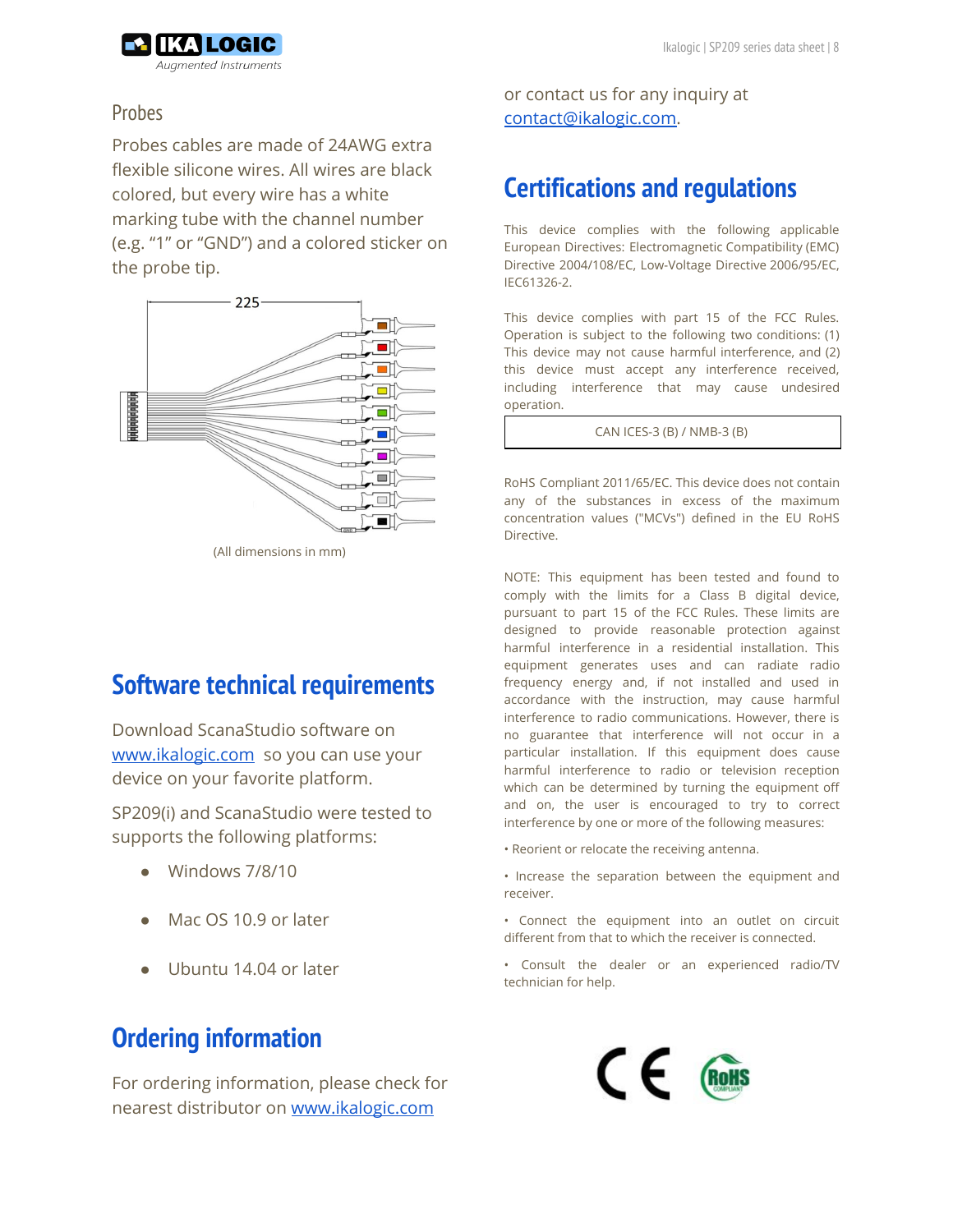

# <span id="page-9-0"></span>**Document Revisions**

- 01-February-2019:
	- Moved from preliminary to final release.
	- Fixed spelling error in quick start section
- 22-November-2018:
	- Fixed error in "What's in the box" chapter.
	- Updated trigger OUT and trigger IN specifications.
	- Updated device weight.
- 10-October-2018: Initial release of this datasheet.

This information is subject to change without notice. © Ikalogic SAS 2018, www.ikalogic.com